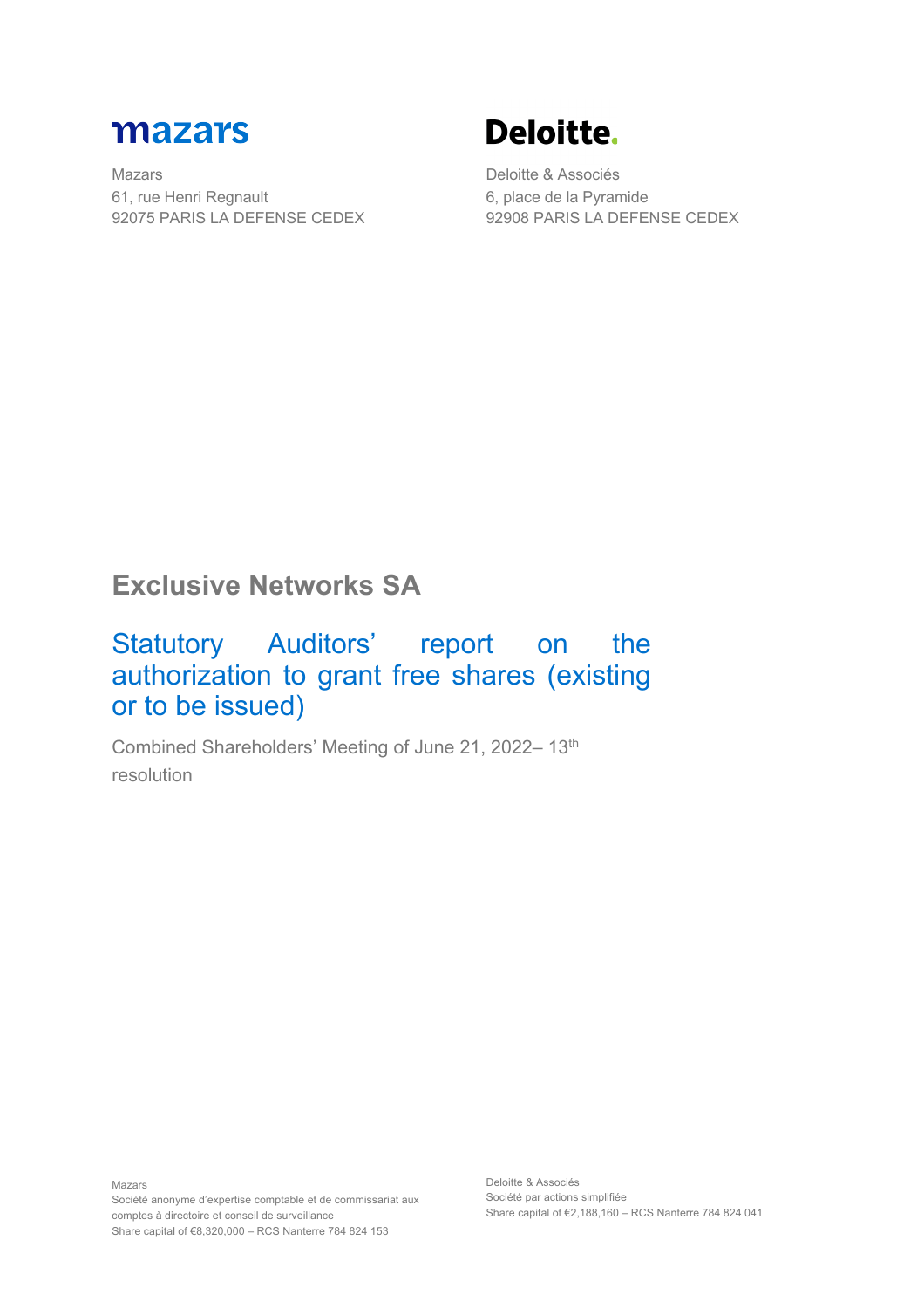#### **Exclusive Networks SA**

20, quai du Point du Jour, 92100 BOULOGNE-BILLANCOURT RCS Nanterre 839 082 450

#### Statutory Auditors' report on the authorization to grant free shares (existing or to be issued)

Combined Shareholders' Meeting of June 21, 2022–13<sup>th</sup> resolution

*This is a free translation into English of the statutory auditor's report issued in French and is provided solely for the convenience of English speaking users. This report should be read in conjunction with, and construed in accordance with, French law and professional standards applicable in France.*

To the combined Exclusive Networks SA Shareholders' Meeting

As statutory auditors of your company (the "Company") and pursuant to the engagement set forth in Article L. 225-197-1 of the French Commercial Code (*Code de commerce*), we hereby present our report on the proposed authorization to grant free shares, existing or to be issued, to employees or certain categories of employees determined by the Board of Directors from among eligible employees and corporate officers of the Company or related companies within the meaning of Article L. 225-197- 2 of the French Commercial Code, a transaction on which you are asked to vote.

Free share grants performed pursuant to this authorization may not exceed a number of shares representing 1.7% of the Company's share capital (i.e. €124,408.08), it being stipulated that, subject to the performance conditions set by the Board of Directors at the recommendation of the Appointments and Compensation Committee in the context of the compensation policy approved by shareholders pursuant to Article L.22-10-8 of the French Commercial Code, free share grants to corporate officers of the Company pursuant to this authorization may not exceed 11.14% of the aforementioned overall ceiling, which will be deducted from the ceiling of 1.7% of the Company's share capital.

Based on its report, your Board of Directors proposes that you confer on it the authority for a period of 38 months, as from the date of this Shareholders' Meeting, to grant free shares, existing or to be issued.

It is the responsibility of the Board of Directors to prepare a report on the transaction that it wishes to carry out. Our responsibility is to express our comments, if any, on the information that is given to you on the planned transaction.

We performed the procedures that we deemed necessary in accordance with the professional guidelines of the French National Institute of Statutory Auditors (*Compagnie Nationale des Commissaires aux Comptes*) relating to this engagement. Those procedures primarily consisted in